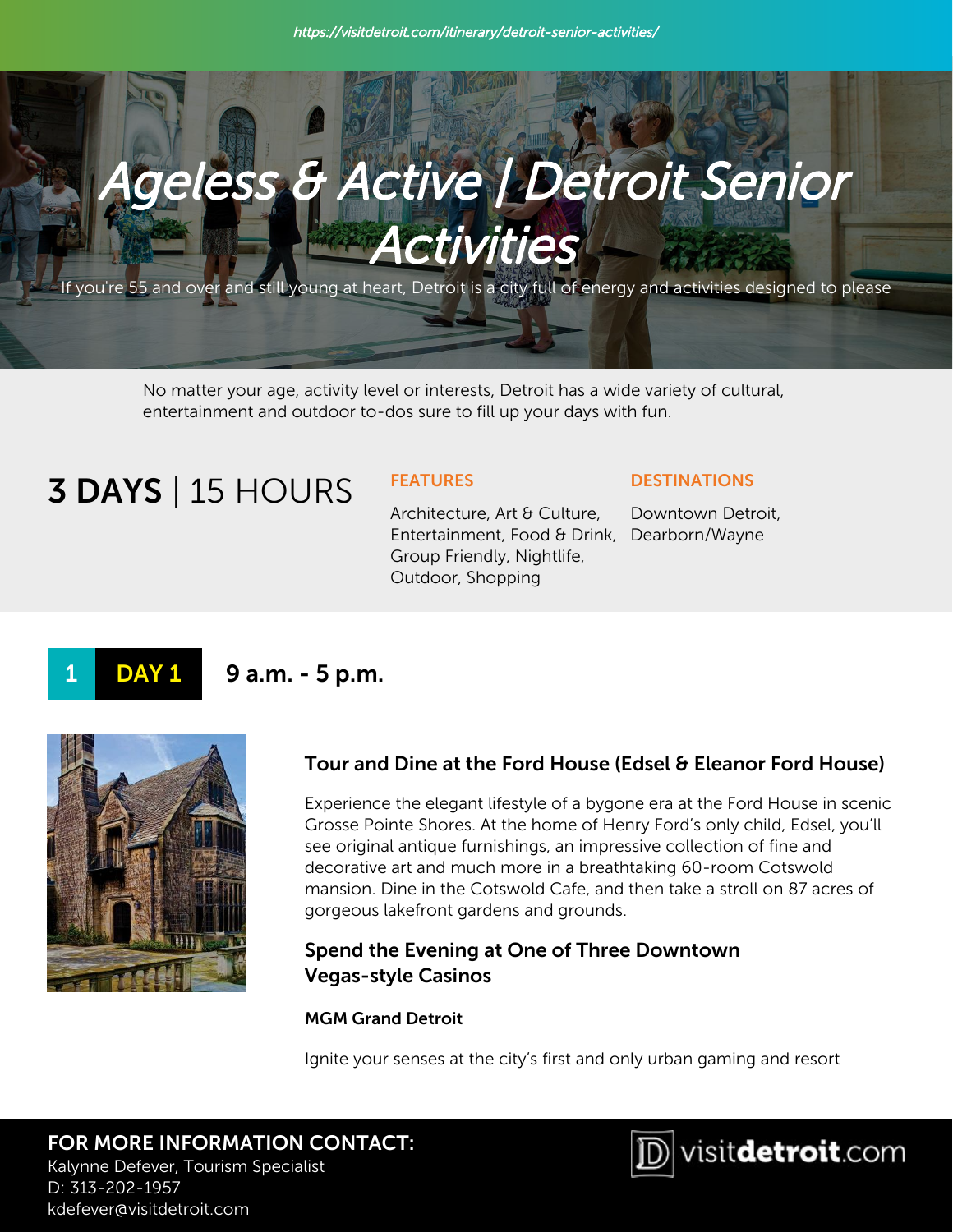

destination built from the ground up. Featuring a signature eatery from celebrity chef Wolfgang Puck as well as TAP sports pub, pouring Michigan craft beers. MGM is home to the only resort-style spa in southeast Michigan and offers exciting gaming, five unique bars and lounges and a 400-room hotel.

## MotorCity Casino Hotel

Try your luck at the 2,900 slot machines and 59 game tables and take a break from the outside world at MotorCity Casino. Hit the D.Tour Spa for your adventures away from gaming. Dine at award-winning Iridescence or take in a concert at Sound Board. Book one of the hotel's 400 rooms, all loaded with amenities.

## Greektown Casino-Hotel

Greektown Casino-Hotel is located in the heart of Detroit's most bustling restaurant districts. New Super Pit table games and a new video poker lounge, The Fringe, are among the updates at Greektown; a luxury 400 room hotel and plenty of dining and entertainment options round out the offerings at this unique location.



# FOR MORE INFORMATION CONTACT:

Kalynne Defever, Tourism Specialist D: 313-202-1957 kdefever@visitdetroit.com

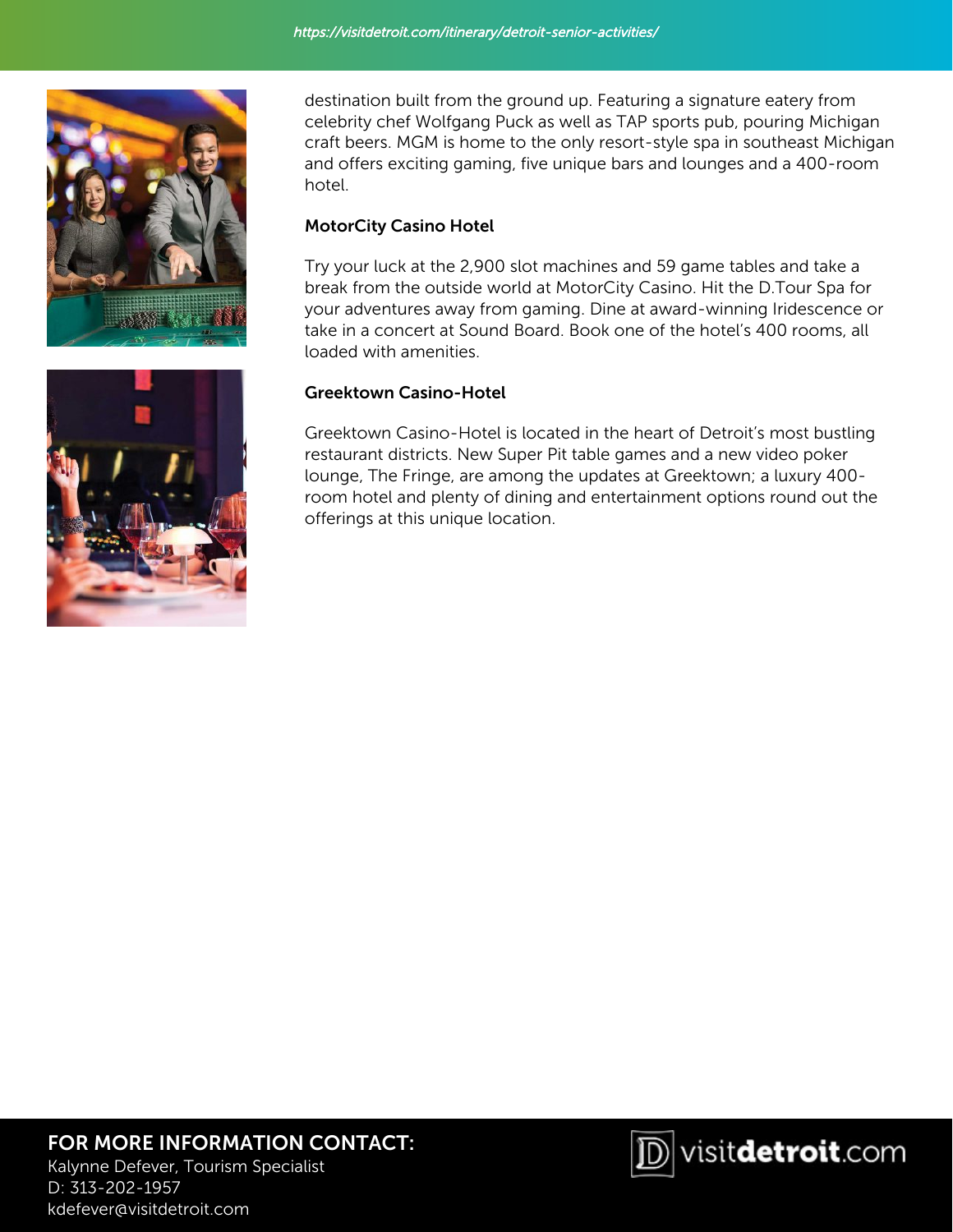







kdefever@visitdetroit.com

# Spend the Day at The Henry Ford

Connect with America's history at this national historic landmark consisting of three unique venues and more than 26 million artifacts on 200 acres, or take in a film at The Henry Ford Giant Screen Experience.

### Greenfield Village

Experience the sights, sounds and sensations of 300 years of American history. Take a ride in an authentic Model T, visit Thomas Edison's lab and see world-class artisans at work.

#### Henry Ford Museum of American Innovation

From race cars and freedom rides to modular houses and microprocessors, experience the breakthroughs, big and small, that have made our world what it is today. Highlights include the Driving America exhibit, President Kennedy limousine, Rosa Parks bus, President Lincoln chair, DC-3 airplane, and more.

### Don't Forget Lunch

Grab lunch at the Michigan Café or Lamy's Diner in Henry Ford Museum of American Innovation, or A Taste of History or Eagle Tavern in Greenfield Village. Snack your way through the offerings throughout Greenfield Village, such as Mrs. Fisher's Southern Cooking (barbecue stand) or Cotswold Cottage (tea and sweets near the garden).

### Ford Rouge Factory Tour

Put yourself at the center of sheer manufacturing might. See the history of the complex, the world's largest living roof on this "green" plant and watch the action of the real-life factory floor where the Ford F-150 is made.

# Dinner at Ford's Garage

Have a prime burger and a craft brew while you enjoy a bit of automotive nostalgia at Ford's Garage. The restaurant's interior celebrates the look of a 1920s-era service station. Grab a drink or two at one of the bars with a Ford Model T perched high above.

# FOR MORE INFORMATION CONTACT: Kalynne Defever, Tourism Specialist D: 313-202-1957

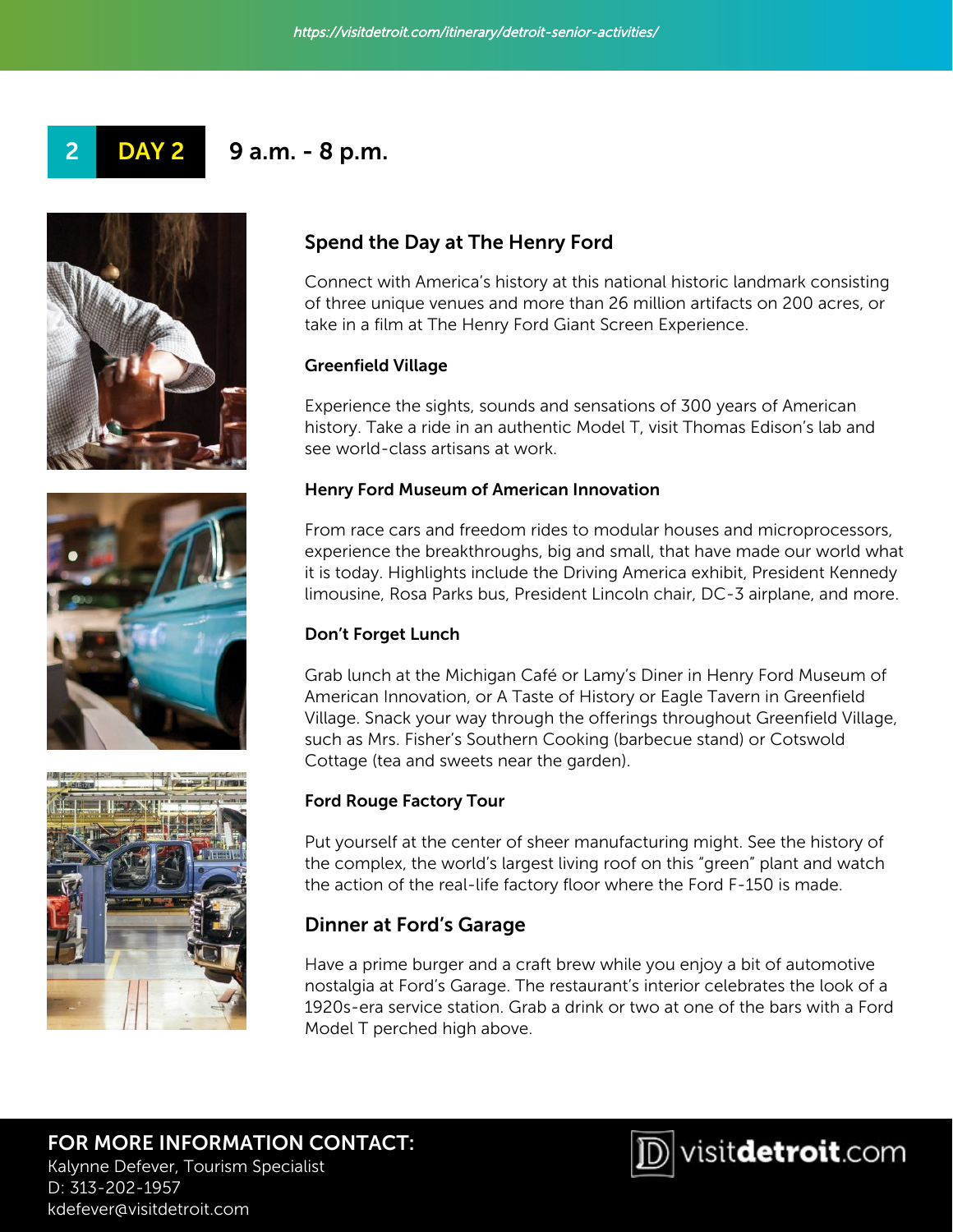







kdefever@visitdetroit.com

# Take a City Tour

Take a driving tour of downtown Detroit. Be sure to check out the new Little Caesars Arena and The District Detroit – just a few walkable blocks from the city's signature sports stadiums Comerica Park and Ford Field — as well as Campus Martius Park, the Joe Louis Fist, the Spirit of Detroit and the fabulous Fox Theatre. Take in the wide variety of architecture in the city  $$ from the towering Renaissance Center to the Guardian Building, Detroit's "Cathedral of Finance." Or, hop aboard the Detroit People Mover — a oneway, raised light-rail system with 13 stops at key downtown attractions. At just 75 cents a ride, the People Mover isn't just a great way to get a handle on where things are downtown, it's also an arts attraction — the stations feature more than \$2 million in mixed-media artwork by renowned artists (go ahead and touch!). You can also ride Detroit's new streetcar, the QLine, a 6.6 mile loop on Woodward Avenue that runs from Congress Street downtown to West Grand Boulevard.

# Tour and Shop Detroit's Pewabic Pottery

Visit the national historic landmark where this unique art form was developed in 1903. Pewabic is known for its distinctive vibrant glazes used for pottery and tiles. Get a demonstration of how the pottery is made and create a tile to take home. Pewabic Pottery houses a museum, gallery of contemporary pottery, learning center and gift shop.

# Visit the Detroit Historical Museum

The Detroit Historical Museum is the only museum dedicated to telling our region's history, with permanent exhibitions such as America's Motor City, Doorway to Freedom – Detroit and The Underground Railroad and the beloved signature exhibit, The Streets of Old Detroit.

# Other Options:

• [Tour Detroit's historic churches](https://visitdetroit.com/itinerary/detroits-churches/)

• Visit the city's museums — Arab American National Museum, Charles H. Wright Museum of African American History, Detroit Institute of Arts, Holocaust Memorial Center, Motown Museum

- See the birthplace of the Model T, the Ford Piquette Avenue Plant
- Wander the riverfront on the pathways of Detroit's RiverWalk and William

## FOR MORE INFORMATION CONTACT: Kalynne Defever, Tourism Specialist D: 313-202-1957